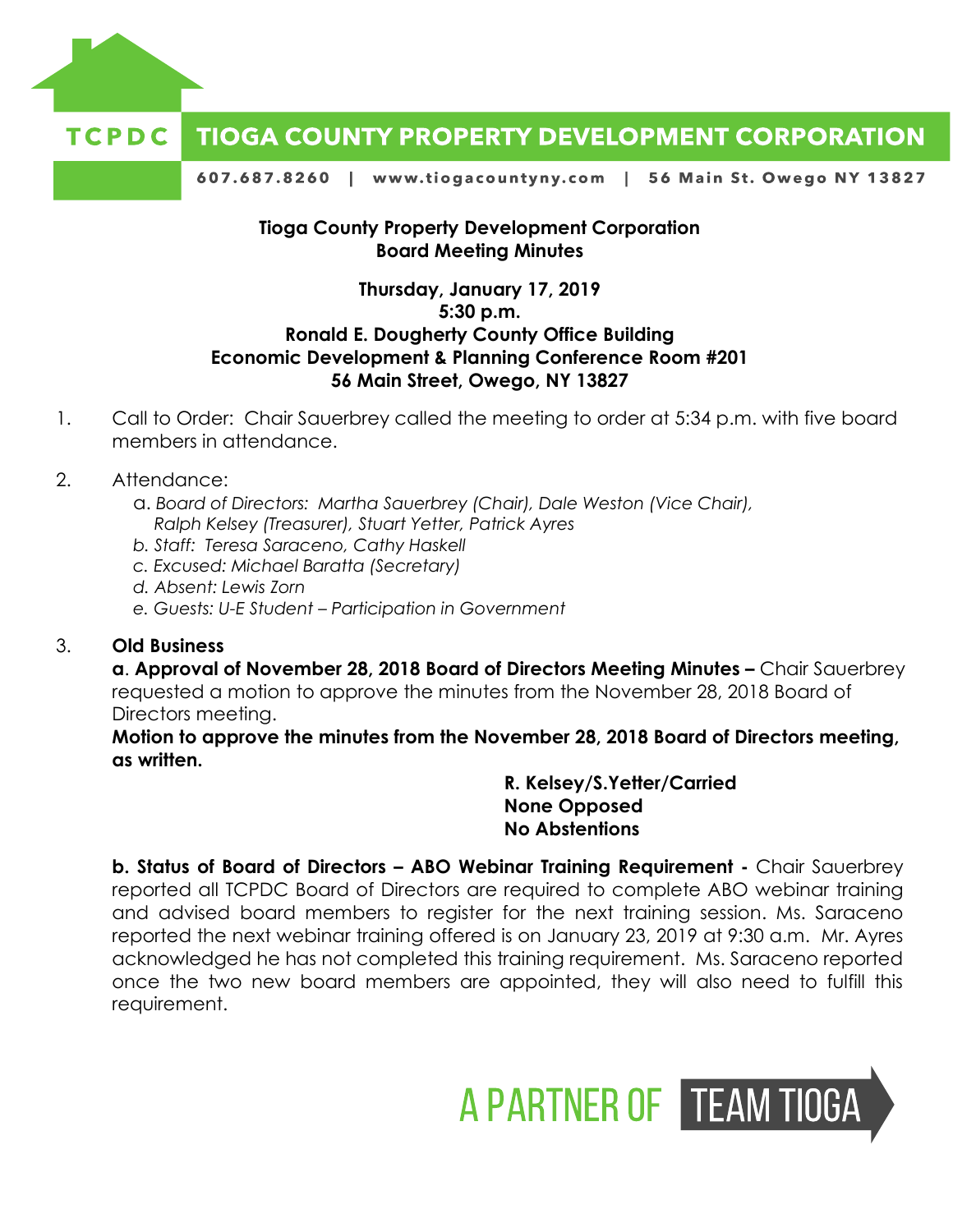**c. TCPDC Board Member Re-Appointments –** Chair Sauerbrey reported the Tioga County Legislature adopted resolutions at their January 15, 2019 Legislature meeting reappointing Mr. Yetter and Mr. Zorn for another two-year term. Chair Sauerbrey acknowledged appreciation for their willingness to continue to serve.

**d. Amendment of TCPDC Bylaws to Increase Board Membership from Seven to Nine Members –** Chair Sauerbrey reported the Tioga County Legislature adopted a resolution at their January 15, 2019 Legislature meeting to amend the TCPDC bylaws to allow for the appointment of two additional board members. TCPDC Board will need to make recommendations to the Tioga County Legislature for board member consideration.

# 4. **New Business**

**a. Discussion of Opening of Bank Accounts and Signatories –** Ms. Saraceno reported TCPDC needs to establish a bank account and suggested Tioga State Bank with Chair Martha Sauerbrey, Ms. Saraceno as authorized parties to sign on account, and Mr. Baratta as a signer. All board members were in favor with Mr. Kelsey abstaining due to his affiliation with Tioga State Bank.

**Motion to approve Tioga State Bank as the official depository for TCPDC with Martha Sauerbrey, Teresa Saraceno, and Michael Baratta, as authorized signers.** 

> **P. Ayres/S. Yetter /Carried None Opposed Abstention – R. Kelsey**

**b. Submittal of Disbursement Request Form to Enterprise Community Partners, Inc. for \$93,957.62 for 1st Quarter 2019 –** Ms. Saraceno reported once the bank account is established at Tioga State Bank the disbursement request can be submitted. Ms. Saraceno reported she received the fully executed grant agreement for \$500,000 signed by Enterprise Community Partners, Inc. and Tioga County Property Development Corporation (TCPDC) today. Ms. Saraceno reported the budget reflected 1st Quarter disbursement funds of \$300,957.62, the initially agreed upon amount. However, since the bids are not officially in at this time for the demolitions and such demolitions may not occur until the 2<sup>nd</sup> Quarter, Enterprise Community Partners, Inc. advised submitting a 1st Quarter disbursement request of \$93,957. Ms. Saraceno reported in the event demolitions occur sooner than the 2nd Quarter, she can contact them to submit another disbursement request.

Mr. Weston inquired as to whether all three signers are required to withdrawal funds. Ms. Saraceno reported any two of the three signatories can sign checks.

Ms. Saraceno reported once disbursement funds are deposited, she will be able to release the bid document for the demolitions. Ms. Saraceno reported she has the document drafted and requested Tioga County Commissioner of Public Works Hammond to review, as he is familiar with this process. Ms. Saraceno reported she modeled the document after the Syracuse, NY Land Bank bid document. Ms. Saraceno reported the bid document will be for demolition of nine Tioga County properties. Ms. Saraceno reported she will most likely allow the bidders a 3-4 week timeframe for quotes.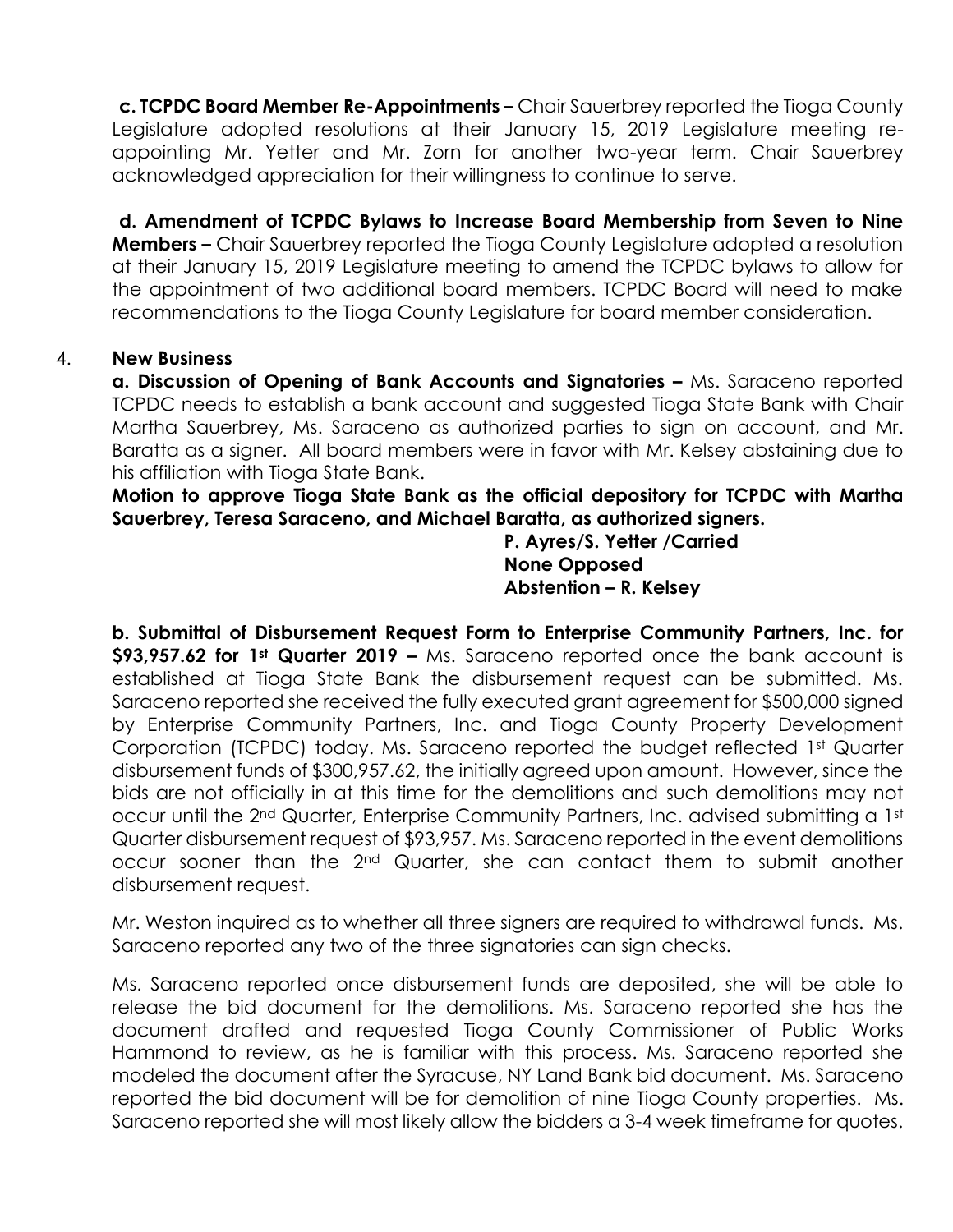Ms. Saraceno reported she will send the bid documents to regional demolition contractors.

Ms. Saraceno reported she anticipates property demolitions to occur no later than 2<sup>nd</sup> Quarter 2019.

Mr. Weston inquired as to whether bidders have an opportunity for withdrawal of their bid once submitted. Ms. Saraceno reported all bid specifications are outlined in the bid package.

**c. Discussion of Insurance Coverage –** Ms. Saraceno requested quotes from three insurance companies: Tri-Town, Partners, and Walls Insurance. Ms. Saraceno reported Tri-Town decided not to proceed with submitting a quote. Ms. Saraceno reported Partners and Walls Insurance have been working on a quote for the past few weeks, however, has yet to receive the official bids. Ms. Saraceno reported she spoke with County Attorney DeWind and currently the properties are covered under the County's policies naming TCPDC as an additional insured party and this was acceptable through NYMIR. According to Partners Insurance, Ms. Saraceno reported they did not see a need for TCPDC to obtain their own policies, as they are very expensive due to being vacant, unoccupied dwellings. Ms. Saraceno reported the budget reflects \$22,000 for insurance for two years. Mr. Kelsey inquired as to the need for fire coverage if the intent is to demolish the properties. Mr. Kelsey suggested only insuring these demolition properties for liability. Ms. Saraceno reported Walls Insurance insures the Broome County Land Bank.

Ms. Saraceno reported she will continue to research and follow-up with the outstanding quotes for insurance coverage, as insurance is required. The Legislature would need to determine whether TCPDC can remain under the County's insurance umbrella as an additional insured party.

Mr. Yetter reported if NYMIR is agreeable to TCPDC remaining on the County's policy as an additional insured party then this might be the way to proceed with reimbursement to the County. Ms. Saraceno reported this is the most cost-effective way to proceed due to rough estimates of \$4,600 annually, which is significantly less than obtaining our own policies.

**d. Discussion of Accounting Services –** Ms. Saraceno reported Jan Nolis, CPA submitted an annual quote for \$2,360 for accounting services. Ms. Saraceno reported Mr. Kelsey and Chair Sauerbrey reviewed the quote, which is under the \$5,000 procurement policy requirement, therefore, no other quotes are necessary. Ms. Saraceno reported services will include initial set up of accounts in QuickBooks, as well as an instructional session with Ms. Saraceno. Ms. Saraceno reported this quote is very reasonable and falls under the budgeted amount.

Mr. Kelsey inquired as to whether discussion occurred with Ms. Nolis regarding the need for an audit. Ms. Saraceno reported she will follow-up with Ms. Nolis on this inquiry. **Motion to authorize Jan Nolis, CPA as the TCPDC independent auditor/financial expert.**

> **P. Ayres/R. Kelsey /Carried None Opposed No Abstentions**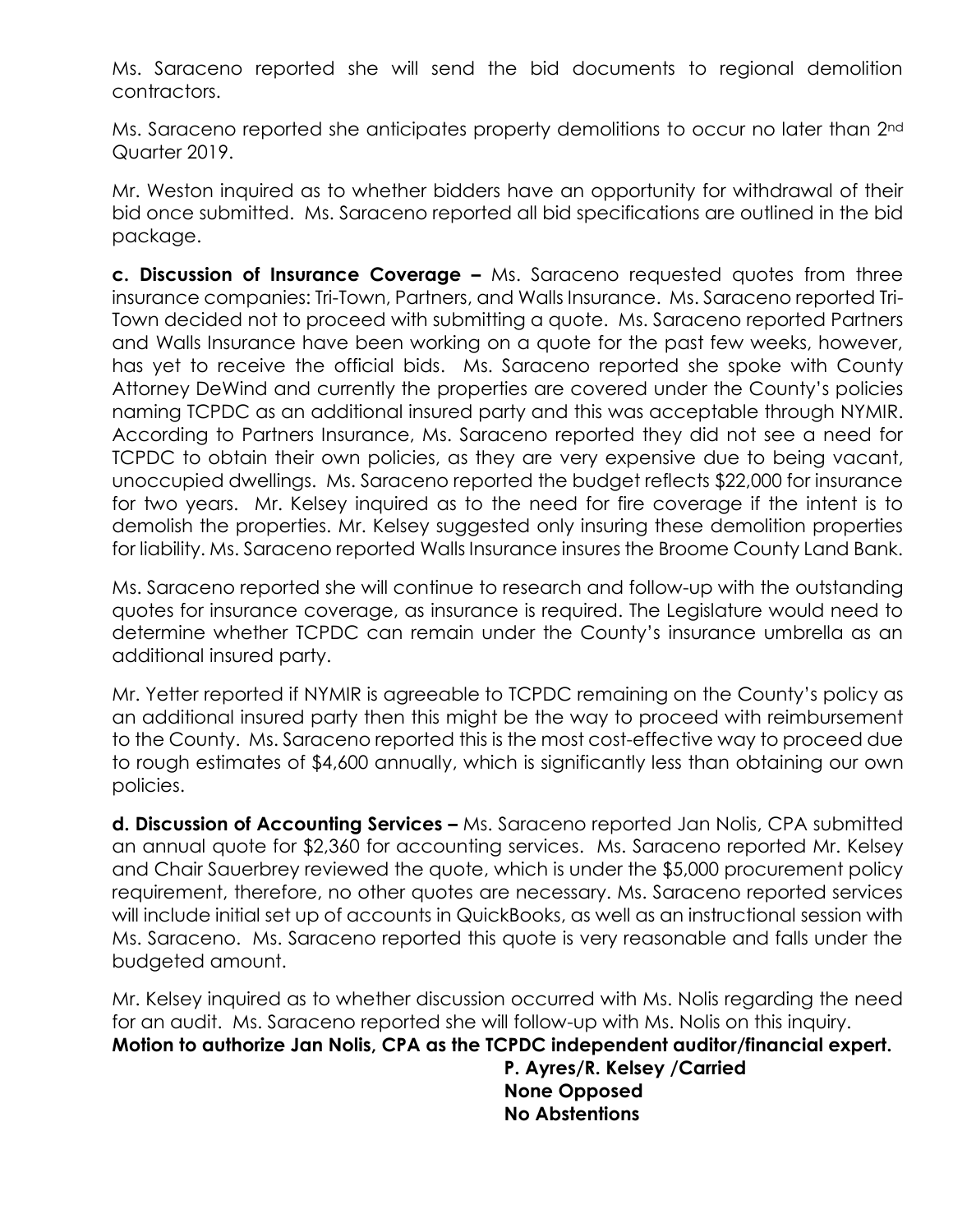**d. Discussion of Legal Services –** Ms. Saraceno reported she received a rough quote from Joe Meagher, Esq. who handles the Tioga County IDA and Broome County IDA and Land Bank, as well as other municipal entities in this region. Ms. Saraceno also discussed legal services with Mr. DeWind to determine other possible attorneys. Ms. Saraceno reported she is waiting on Mr. Meagher's written quote to determine where the cost falls within the procurement policy. Ms. Saraceno reported she contacted Chemung County Land Bank and they use their County Attorney, however, this may not be feasible for Tioga County at this time. The budgeted amount for legal services is \$20,000 over two years. Mr. Kelsey recommended obtaining other attorney quotes.

**e. Discussion of Two New Board Members –** Chair Sauerbrey and Ms. Saraceno have been discussing possible board member candidates and reported the bylaws state board membership is conditioned upon being an elected municipal official within Tioga County or a member of a Tioga County agency. Ms. Saraceno reported the current board is comprised of two legislators, two town supervisors, two village mayors, and one IDA Board member. In an effort to determine other possible candidates, Ms. Saraceno took into consideration what would be valuable to a Land Bank in regards to knowledge base.

Ms. Saraceno suggested Christina Brown, Financial Director, for Tioga Opportunities, Inc. Ms. Brown holds an MBA and is involved in their housing and weatherization program. Tioga Opportunities Director is agreeable to this appointment and the candidate is willing to serve.

Ms. Saraceno suggested David Astorino, Tioga County Local Development Corporation Board Member. Mr. Astorino is a small business owner – Green Home Heroes Home Inspections. Mr. Astorino resides in Candor, NY, is a member of the Candor Chamber of Commerce, TCLDC and is involved with Tioga County United Way.

Ms. Saraceno requested resumes from both individuals for TCPDC Board member review and Legislature consideration. Ms. Saraceno will distribute resumes to the Board upon receipt.

Mr. Yetter acknowledged that the northern end of Tioga County (Berkshire and Richford) is not currently represented on the Board. Mr. Yetter reported he wanted to ensure this area was taken into consideration for board membership. Ms. Saraceno reported the suggestion was made for possible planning board members, however, they are not considered agencies, therefore, not eligible within the current bylaws. Question was raised as to whether the Tioga County Planning Board was considered. Ms. Saraceno reported this is a board committee and not a county agency, therefore, not eligible.

Currently, the TCPDC meetings have been scheduled on an as needed basis, but Ms. Saraceno would like to establish a quarterly schedule for the remainder of the year. Discussion ensued and it appears the 4<sup>th</sup> Wednesday of the month would be ideal. Mr. Ayres and Mr. Yetter reported Tuesday meetings are not good. Mr. Kelsey reported the 4<sup>th</sup> week of the month would be best. Ms. Saraceno will email and poll members on meeting date availability and establish a schedule for the remainder of 2019.

**f. Tioga County Annual Policy Review Attestation - Ms. Saraceno reported all board** members are required to review the Tioga County Ethics Law, Comprehensive Information Security Policy, Work Place Violence Prevention and Discriminatory